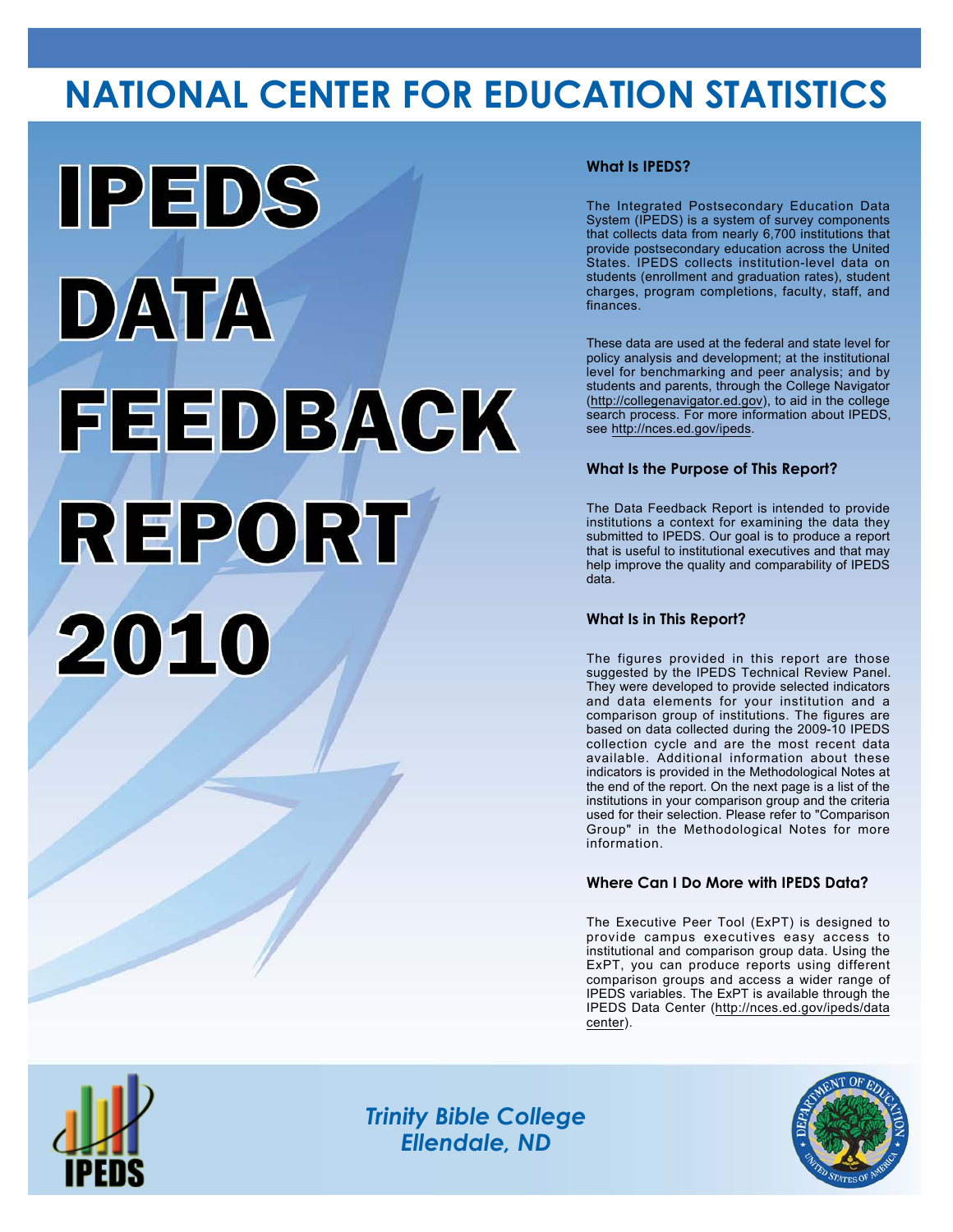# **COMPARISON GROUP**

Comparison group data are included to provide a context for interpreting your institution's statistics. If your institution did not define a Custom Comparison Group for this report by July 14, NCES selected a comparison group for you based on the institutional characteristics detailed immediately above the listing of the comparison group institutions. (If the Carnegie Classification of Institutions of Higher Education was used as an institutional characteristic in the definition of a comparison group, the 2005 Basic version was used.) The comparison group used in this report may not reflect your institution's peer group, or you may wish to compare your institution to other groups. The Executive Peer Tool (ExPT) [\(http://nces.ed.gov/ipeds/datacenter/\)](http://nces.ed.gov/ipeds/datacenter/) can be used to reproduce the figures in this report using different peer groups.

The custom comparison group chosen by Trinity Bible College includes the following 30 institutions:

- Baker University (Baldwin City, KS)
- Bethany University (Scotts Valley, CA)
- Central Bible College (Springfield, MO)
- Central Christian College of the Bible (Moberly, MO)
- Christian Life College (Mount Prospect, IL)
- Crossroads College (Rochester, MN)
- Divine Word College (Epworth, IA)
- Emmaus Bible College (Dubuque, IA)
- Evangel University (Springfield, MO)
- Faith Baptist Bible College and Theological Seminary (Ankeny, IA)
- Grace Bible College (Wyoming, MI)
- Great Lakes Christian College (Lansing, MI)
- Jamestown College (Jamestown, ND)
- Kuyper College (Grand Rapids, MI)
- Manhattan Christian College (Manhattan, KS)
- Maranatha Baptist Bible College Inc (Watertown, WI)
- Messenger College (Joplin, MO)
- Monmouth College (Monmouth, IL)
- Nebraska Christian College (Papillion, NE)
- North Central University (Minneapolis, MN)
- Oak Hills Christian College (Bemidji, MN)
- Ohio Christian University (Circleville, OH)
- Ozark Christian College (Joplin, MO)
- Rocky Mountain College (Billings, MT)
- Saint Louis Christian College (Florissant, MO)
- Southwestern Assemblies of God University (Waxahachie, TX)
- Spertus College (Chicago, IL)
- University of Mary (Bismarck, ND)
- Valley Forge Christian College (Phoenixville, PA)
- Vanguard University of Southern California (Costa Mesa, CA)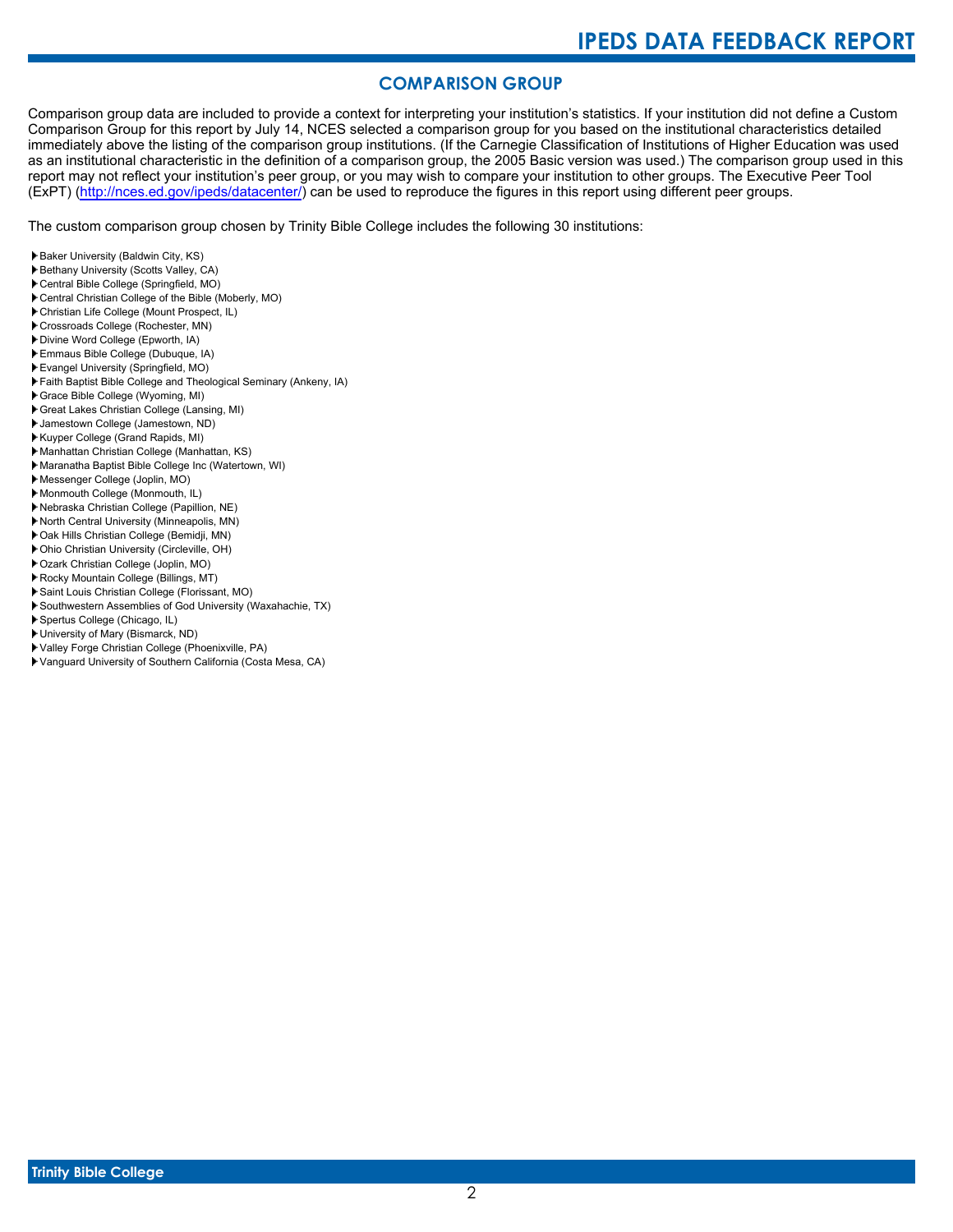#### **Figure 1. Percent of all students enrolled, by race/ethnicity and percent of students who are women: Fall 2009**



**The Comparison Group Median (N=30)** Comparison Group Median (N=30)

NOTE: For this survey year, institutions could report race and ethnicity using both 1977 (old) and 1997 (new) Office of Management and Budget categories. Categories shown in<br>this figure are derived by adding comparable cat **information about disaggregation of data by race and ethnicity, please see the Methodological Notes at the end of this report. Median values for the comparison group will not add to 100 percent. See "Use of Median Values for Comparison Group" in the Methodological Notes at the end of this report for how median values are determined. N is the number of institutions in the comparison group.**

**SOURCE: U.S. Department of Education, National Center for Education Statistics, Integrated Postsecondary Education Data System (IPEDS): Spring 2010, Fall Enrollment component.**

#### **Figure 2. Unduplicated 12-month headcount of all students and of undergraduate students (2008-09), total FTE enrollment (2008-09), and full- and part-time fall enrollment (Fall 2009)**



**The Your institution Comparison Group Median (N=30)** 

**NOTE: For details on calculating full-time equivalent (FTE) enrollment, see Calculating FTE in the Methodological Notes at the end of this report. Total headcount, FTE, and full- and part-time fall enrollment include both undergraduate and postbaccalaureate students, when applicable. N is the number of institutions in the comparison group.**

**SOURCE: U.S. Department of Education, National Center for Education Statistics, Integrated Postsecondary Education Data System (IPEDS): Fall 2009, 12-month Enrollment component and Spring 2010, Fall Enrollment component.**

#### **Figure 3. Number of degrees awarded, by level: 2008-09**



**NOTE: For additional information about postbaccalaureate degree levels, see the Methodology Notes. N is the number of institutions in the comparison group. SOURCE: U.S. Department of Education, National Center for Education Statistics, Integrated Postsecondary Education Data System (IPEDS): Fall 2009, Completions component.**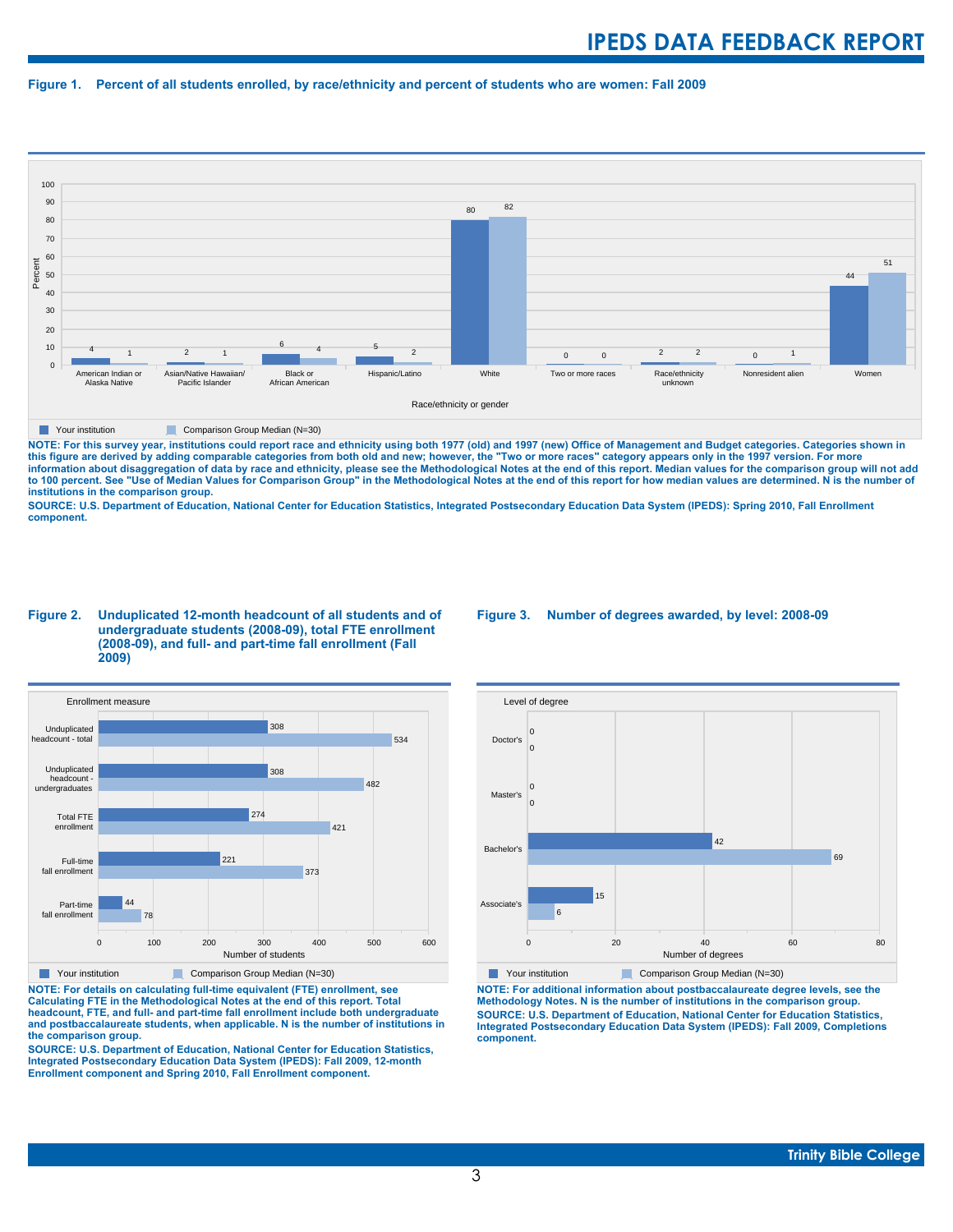**Figure 4. Academic year tuition and required fees for full-time, first-time, degree/certificate-seeking undergraduates: 2006-07--2009-10**



**NOTE: The tuition and required fees shown here are the lowest reported from the categories of in-district, in-state, and out-of-state. N is the number of institutions in the comparison group.**

**SOURCE: U.S. Department of Education, National Center for Education Statistics, Integrated Postsecondary Education Data System (IPEDS): Fall 2009, Institutional Characteristics component.**

#### **Figure 5. Average net price of attendance for full-time, first-time, degree/certificate-seeking undergraduate students receiving grant or scholarship aid: 2006-07--2008-09**



**NOTE: Average net price is for full-time, first-time, degree/certificate-seeking undergraduate students and is generated by subtracting the average amount of federal, state/local government, and institutional grant and scholarship aid from the total cost of attendance. Total cost of attendance is the sum of published tuition and required fees, books and supplies, and the weighted average room and board and other expenses. For more information, see the Methodological Notes at the end of this report. N is the number of institutions in the comparison group. SOURCE: U.S. Department of Education, National Center for Education Statistics, Integrated Postsecondary Education Data System (IPEDS): Fall 2009, Institutional Characteristics component; Spring 2010, Student Financial Aid component.**

#### **Figure 6. Percent of full-time, first-time degree/certificate-seeking undergraduate students who received grant or scholarship aid from the federal government, state/local government, or the institution, or loans, by type of aid: 2008-09**



**NOTE: Any grant aid above includes grant or scholarship aid from the federal government, state/local government, or the institution. Federal grants includes Pell grants and other federal grants. Any loans includes federal loans and other loans to students. For details on how students are counted for financial aid reporting, see Cohort Determination in the Methodological Notes at the end of this report. N is the number of institutions in the comparison group.**

**SOURCE: U.S. Department of Education, National Center for Education Statistics, Integrated Postsecondary Education Data System (IPEDS): Spring 2010, Student Financial Aid component.**

#### **Figure 7. Average amounts of grant or scholarship aid from the federal government, state/local government, or the institution, or loans received, by full-time, first-time degree/certificate-seeking undergraduate students, by type of aid: 2008-09**



**NOTE: Any grant aid above includes grant or scholarship aid from the federal government, state/local government, or the institution. Federal grants includes Pell grants and other federal grants. Any loans includes federal loans and other loans to students. Average amounts of aid were calculated by dividing the total aid awarded by the total number of recipients in each institution. N is the number of institutions in the comparison group.**

**SOURCE: U.S. Department of Education, National Center for Education Statistics, Integrated Postsecondary Education Data System (IPEDS): Spring 2010, Student Financial Aid component.**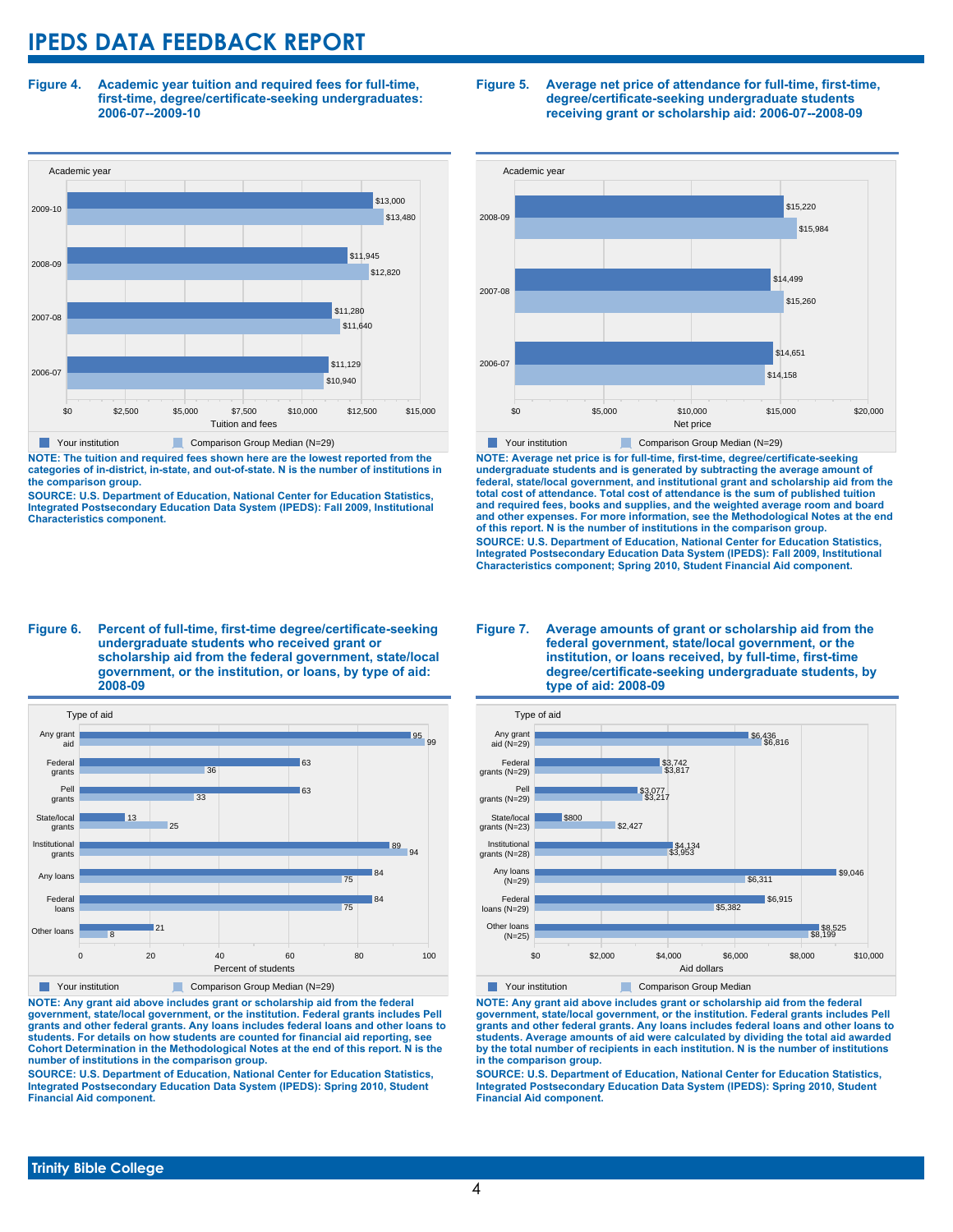**Figure 8. Percent of all undergraduates receiving aid by type of aid: 2008-09**

**Figure 9. Average amount of aid received by all undergraduates, by type of aid: 2008-09**



**NOTE: Any grant aid above includes grant or scholarship aid from the federal government, state/local government, the institution, or other sources. Federal loans includes only federal loans to students. N is the number of institutions in the comparison group.**

**SOURCE: U.S. Department of Education, National Center for Education Statistics, Integrated Postsecondary Education Data System (IPEDS): Spring 2010, Student Financial Aid component.**



**NOTE: Any grant aid above includes grant or scholarship aid from the federal government, state/local government, the institution, or other sources. Federal loans includes federal loans to students. Average amounts of aid were calculated by dividing the total aid awarded by the total number of recipients in each institution. N is the number of institutions in the comparison group.**

**SOURCE: U.S. Department of Education, National Center for Education Statistics, Integrated Postsecondary Education Data System (IPEDS): Spring 2010, Student Financial Aid component.**





**NOTE: Graduation rate cohort includes all full-time, first-time, degree/certificateseeking undergraduate students. Entering class includes all students coming to the institution for the first time. Only institutions with a mission to prepare students to transfer are required to report transfers out. Graduation and transfer-out rates are the Student Right-to-Know rates. Retention rates are measured from the fall of first enrollment to the following fall. 4-yr institutions report retention rates for students seeking a bachelor's degree. Median values for the comparison group will not add to 100 percent. N is the number of institutions in the comparison group.**

**SOURCE: U.S. Department of Education, National Center for Education Statistics, Integrated Postsecondary Education Data System (IPEDS): Spring 2010, Graduation Rates component and Fall Enrollment component.**

#### **Figure 11. Bachelor's degree graduation rates of full-time, first-time, degree/certificate-seeking undergraduates within 4 years, 6 years, and 8 years: 2001 cohort**



**NOTE: The 6-year graduation rate is the Student Right-to-Know (SRK) rate; the 4 and 8-year rates are calculated using the same methodology. For more information see the Methodological Notes at the end of the report. N is the number of institutions in the comparison group.**

**SOURCE: U.S. Department of Education, National Center for Education Statistics, Integrated Postsecondary Education Data System (IPEDS): Spring 2010, 200% Graduation Rates component.**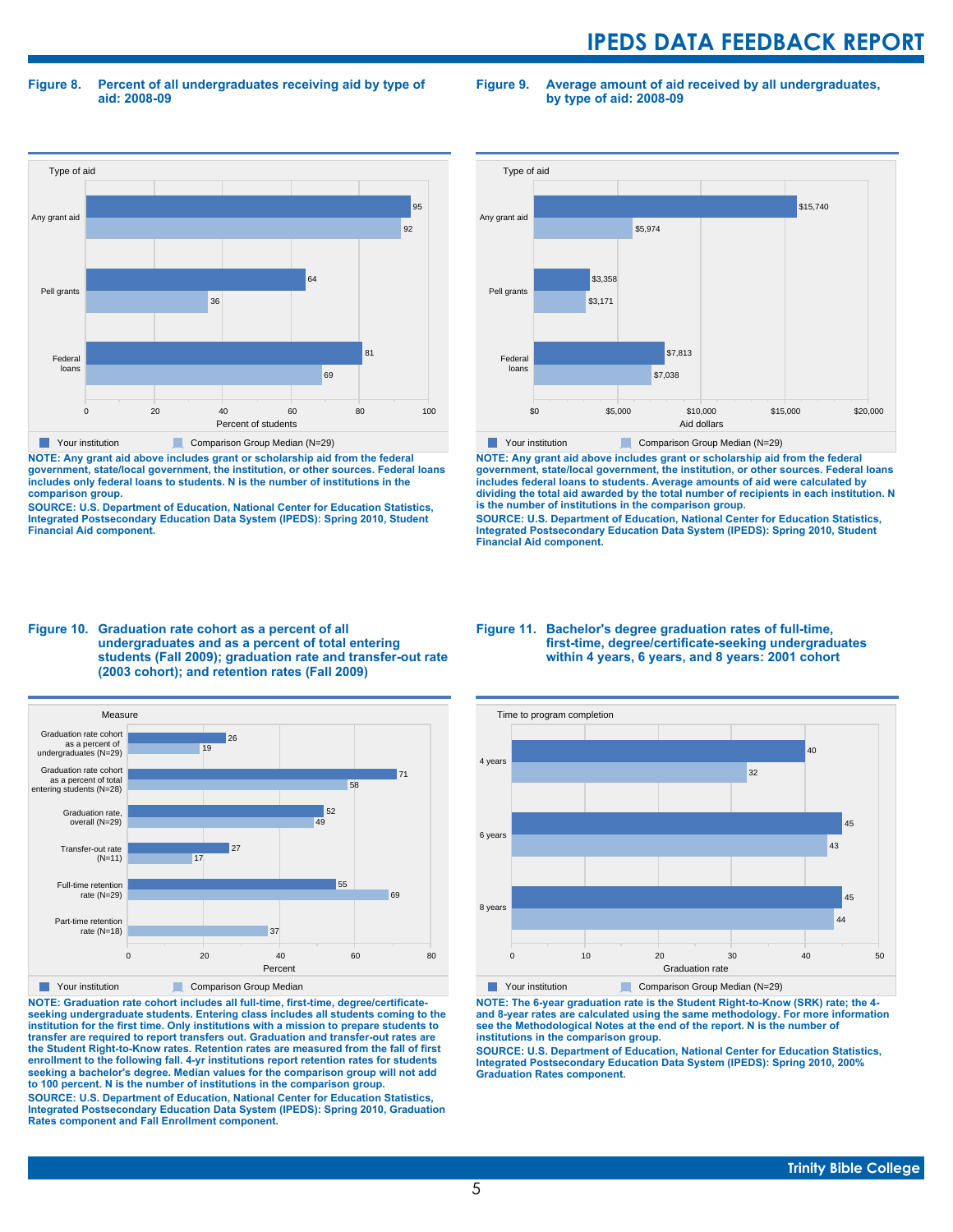### **Figure 12. Full-time equivalent staff, by assigned position: Fall 2009**



**NOTE: Graduate assistants are not included in this figure. For information on the calculation of FTE of staff, see the Methodological Notes. N is the number of institutions in the comparison group.**

**SOURCE: U.S. Department of Education, National Center for Education Statistics, Integrated Postsecondary Education Data System (IPEDS): Winter 2009-10, Human Resources component.**

#### **Figure 13. Average salaries of full-time instructional staff equated to 9-month contracts, by academic rank: Academic year 2009-10**



**NOTE: Average full-time instructional staff salaries for 11/12-month contracts were equated to 9-month average salaries by multiplying the 11/12-month salary by .8182. Salaries based on less than 9-month contracts are not included. Medical school salaries are not included. N is the number of institutions in the comparison group. Medians are not reported for comparison groups with less than three values. SOURCE: U.S. Department of Education, National Center for Education Statistics, Integrated Postsecondary Education Data System (IPEDS): Winter 2009-10, Human Resources component.**

#### **Figure 14. Percent distribution of core revenues, by source: Fiscal year 2009**



**NOTE: The comparison group median is based on those members of the comparison group that report finance data using the same accounting standards as the comparison institution. For a detailed definition of core revenues, see the Methodological Notes. N is the number of institutions in the comparison group. SOURCE: U.S. Department of Education, National Center for Education Statistics, Integrated Postsecondary Education Data System (IPEDS): Spring 2010, Finance component.**

#### **Figure 15. Core expenses per FTE enrollment, by function: Fiscal year 2009**



**NOTE: The comparison group median is based on those members of the comparison group that report finance data using the same accounting standards as the comparison institution. Expenses per full-time equivalent (FTE) enrollment, particularly instruction, may be inflated because finance data includes all core expenses while FTE reflects credit activity only. For details on calculating FTE enrollment and a detailed definition of core expenses, see the Methodological Notes. N is the number of institutions in the comparison group. SOURCE: U.S. Department of Education, National Center for Education Statistics, Integrated Postsecondary Education Data System (IPEDS): Fall 2009, 12-month Enrollment component and Spring 2010, Finance component.**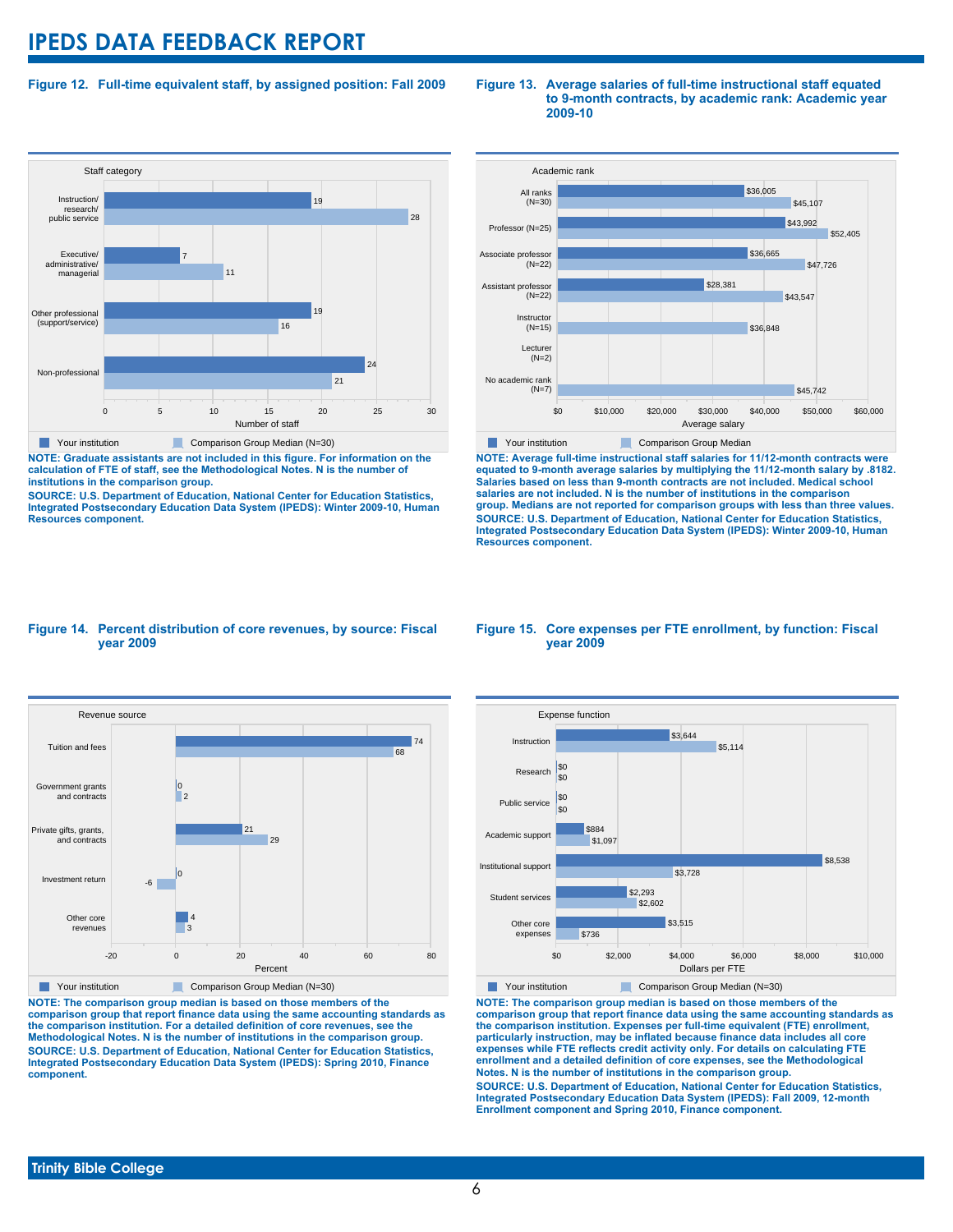# **METHODOLOGICAL NOTES**

#### **Overview**

This report is based on data supplied by institutions to IPEDS during the 2009-10 survey year. Response rates exceeded 99 percent for most surveys. Detailed response tables are included in IPEDS First Look reports, which can be found at [http://nces.ed.gov/pubsearch/getpubcats.asp?sid=010.](http://nces.ed.gov/pubsearch/getpubcats.asp?sid=010)

#### **Use of Median Values for Comparison Group**

The value for the comparison institution is compared to the median value for the comparison group for each statistic included in the figure. If more than one statistic is presented in a figure, the median values are determined separately for each indicator or statistic. Medians are not reported for comparison groups with less than three values. Where percentage distributions are presented, median values may not add to 100 percent. Through the ExPT, users have access to all of the data used to create the figures included in this report.

#### **Missing Statistics**

If a statistic is not reported for your institution, the omission indicates that the statistic is not relevant to your institution and the data were not collected. As such, not all notes listed below may be applicable to your report.

#### **Use of Imputed Data**

All IPEDS data are subject to imputation for total (institutional) and partial (item) nonresponse. If necessary, imputed values were used to prepare your report.

#### **Data Confidentiality**

IPEDS data are not collected under a pledge of confidentiality.

#### **Disaggregation of Data by Race/Ethnicity**

When applicable, some statistics are disaggregated by race/ethnicity. Between survey years 2008-09 and 2010-11, the categories used for the collection and reporting of race/ethnicity data in IPEDS are transitioning to those developed in 1997 by the Office of Management and Budget, and institutions may report using either those categories, the older (1977) categories, or a mixture of both. Therefore, during the transition, only derived categories that present comparable data will be displayed. Detailed information about these changes can be found at <http://nces.ed.gov/ipeds/reic/resource.asp>.

#### **Postbaccalaureate Degree Categories**

In 2008-09 IPEDS, new postbaccalaureate degree categories were introduced as optional. The new categories are Doctor's degree-Research/scholarship, Doctor's degree-Professional practice, and Doctor's degree-Other. In addition, the First-professional degree and certificate categories and the single Doctor's degree category are being phased out. During the transition period, all First-professional students are reflected as graduate students, all First-professional degrees awarded are reflected as Doctor's degrees, and all Doctor's degrees reported under the new categories are aggregated under a single Doctor's degree category, so that data reported by all institutions are comparable.

#### **Cohort Determination for Reporting Student Financial Aid and Graduation Rates**

Student cohorts for reporting Student Financial Aid and Graduation Rates data are based on the reporting type of the institution. For institutions that report based on an academic year (those operating on standard academic terms), student counts and cohorts are based on fall term data. Student counts and cohorts for program reporters (those that do not operate on standard academic terms) are based on unduplicated counts of students enrolled during a full 12-month period.

#### **Description of Statistics Used in the Figures**

#### *Average Net Price of Attendance*

Average net price is calculated for full-time, first-time degree/certificateseeking undergraduates who received grant or scholarship aid from the federal government, state/local government, or the institution anytime during the full aid year. Other sources of grant aid are excluded. Average net price is generated by subtracting the average amount of federal, state/local government, and institutional grant and scholarship aid from the total cost of attendance. Total cost of attendance is the sum of published tuition and required fees (lower of in-district or in-state for public institutions), books and supplies, and the weighted average room and board and other expenses.

#### *Core Expenses*

Core expenses for public institutions using the Governmental Accounting Standards Board (GASB) standards include expenses for instruction, research, public service, academic support, institutional support, student services, operation and maintenance of plant, depreciation, interest, scholarships and fellowships, other expenses, and nonoperating expenses. Core expenses for private, not-for-profit and for-profit, and a small number of public institutions reporting under the Financial Accounting Standards Board (FASB) standards include expenses for instruction, research, public service, academic support, student services, institutional support, net grant aid to students, and other expenses. For all institutions, core expenses exclude expenses for auxiliary enterprises (e.g., bookstores, dormitories), hospitals, and independent operations. Expenses for operation and maintenance of plant, depreciation, and interest for GASB institutions are included in other core expenses, but are allocated to each of the other functions for FASB institutions.

#### *Core Revenues*

Core revenues for public institutions reporting under GASB standards include tuition and fees; government appropriations (federal, state, and local); government grants and contracts; private gifts, grants, and contracts; investment income; other operating and nonoperating sources; and other revenues and additions. Core revenues for private, not-for-profit institutions (and a small number of public institutions) reporting under FASB include tuition and fees; government appropriations (federal, state, and local); government grants and contracts; private gifts, grants, and contracts; investment return; sales and services of educational activities; and other sources. Core revenues for private, for-profit institutions reporting under FASB standards include tuition and fees; government appropriations (federal, state, and local); government grants and contracts; private grants and contracts; net investment income; sales and services of educational activities; and other sources. In general, core revenues exclude revenues from auxiliary enterprises (e.g., bookstores, dormitories), hospitals, and independent operations.

#### *Equated Instructional Staff Salaries*

Total salary outlays for full-time instructional staff on 11/12-month contracts